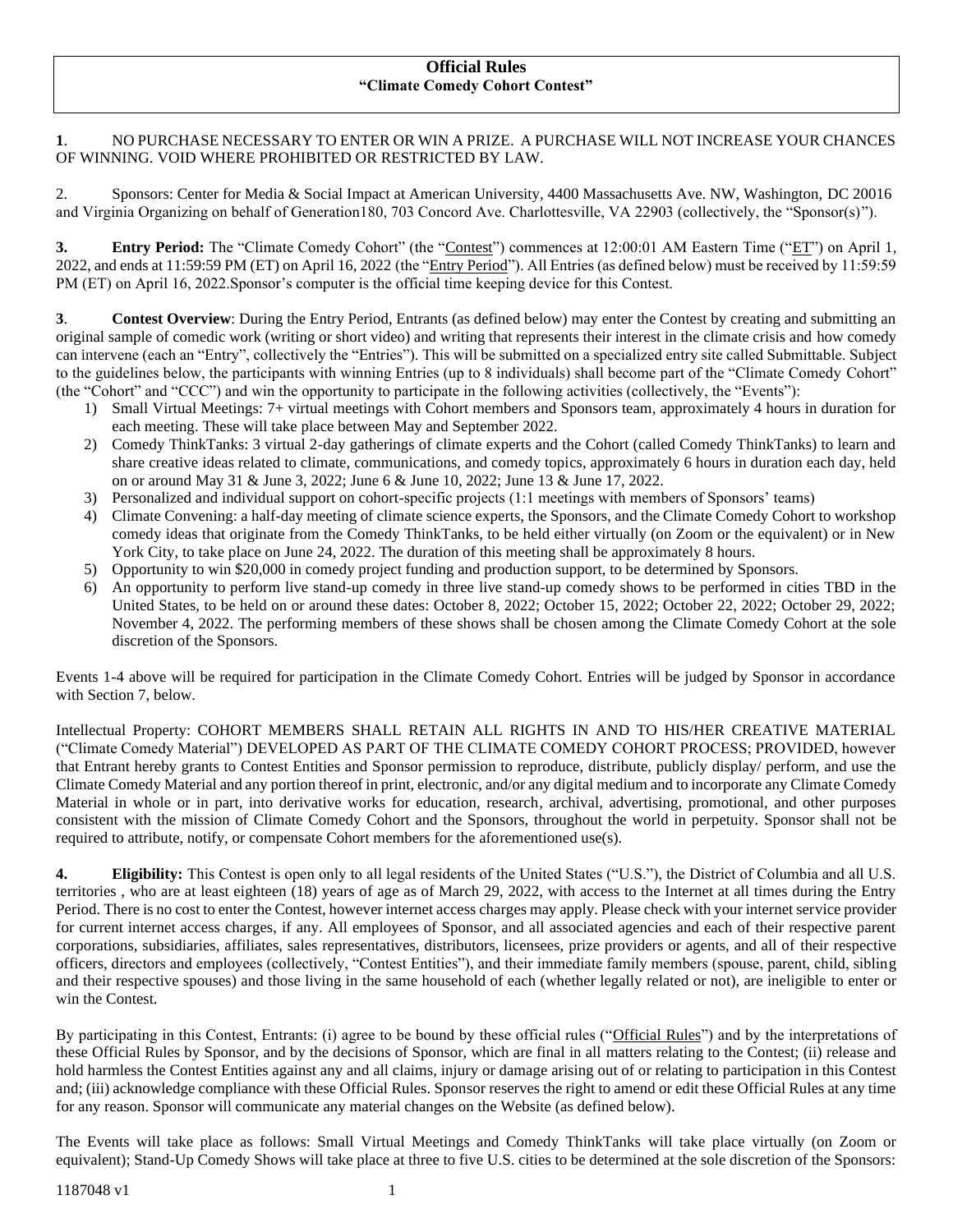Climate Convening will take place either virtually (on Zoom or the equivalent) or New York City on June 24, 2022. although Sponsor reserves the right to change these anticipated dates. Entrants acknowledge and agree that the essence of this Contest is to promote the development of social justice-minded comedians. As such, in the event a potential Winner is unable to attend the Events, an alternate Winner may be selected (in Sponsors' sole and final discretion).

# **5. How to Enter:**

To enter, complete the following steps during the Entry Period:

(a) During the Entry Period, Entrant must go to [https://generation180.submittable.com/submit/680c6582-5046-4454-bd66-](https://generation180.submittable.com/submit/680c6582-5046-4454-bd66-9c3ace3fdbcf/climate-comedy-cohort) [9c3ace3fdbcf/climate-comedy-cohort](https://generation180.submittable.com/submit/680c6582-5046-4454-bd66-9c3ace3fdbcf/climate-comedy-cohort)

(the "Website") and submit your Entry. The Entry may include up to two (2) different samples of work (video or written) and original written responses to a series of questions provided in the application.

(b) complete all required fields in the online entry form and submit as instructed (Entry, collectively with the online entry form, the "Materials"); and

(c) confirm that you have read and fully understand these Official Rules, by checking the box with the acknowledgment prompt.

Each individual who submits an Entry, as per the instructions set forth above, shall be considered an "Entrant." Entrants may submit one (1) Entry during the Entry Period; each individual Entry may only be submitted once. "Authorized account holder" is defined as the person who is assigned to an email address by an Internet access provider, online service provider or other organization that is responsible for assigning email addresses for the domain associated with the submitted email address.

Entries must meet all requirements set forth in these Official Rules. ENTRANT SHALL RETAIN ALL RIGHTS IN AND TO HIS/HER ENTRY; PROVIDED, however that Entrant hereby grants to Contest Entities and Sponsor permission to reproduce, distribute, publicly display/ perform, and use the Entry and any portion thereof in print, electronic, and/or any digital medium and to incorporate any Entry in whole or in part, into derivative works for education, research, archival, advertising, promotional, and other purposes consistent with the mission of Climate Comedy Cohort and the Sponsors, throughout the world in perpetuity. Sponsor shall not be required to attribute, notify, or compensate Entrant for the aforementioned use(s).

### 6. **Entry Requirements and Restrictions:**

Entrant represents and warrants that: (i) THE ENTRY CONSTITUTES COMPLETELY ORIGINAL WORK by the Entrant(s) [*e.g.*, the Entry must not have been previously released commercially, taken or composed, in whole or in part, from any other source other than the Entrant, commissioned, developed or produced for any commercial enterprise]; (ii) Entrant is not under any contractual relationship, including but not limited to guild and/or union memberships, that may prohibit him/her from participating fully in this Contest; and (iii) THE ENTRY DOES NOT INFRINGE UPON THE COPYRIGHTS, TRADEMARKS, RIGHTS OF PRIVACY, PUBLICITY OR OTHER INTELLECTUAL PROPERTY OR OTHER RIGHTS OF ANY PERSON OR ENTITY. Sponsor reserves the right to conduct phone interviews with any Entrant in order to clarify any information in his/her Materials. During the Entry Period, Entrants shall not publicly or commercially display the Entry outside of the context of the Contest, unless explicitly permitted by Sponsor. If the Entry contains any material or elements that are not owned by the Entrant and/or which are subject to the rights of third parties, the Entrant is responsible for obtaining, prior to submission of the Entry, any and all releases and consents necessary to permit the use and exhibition of the Entry by Sponsor in the manner set forth in these Official Rules. Incomplete or inaccurate, registration forms and/or Entries are void.

### **Any questions or comments regarding the Contest should be directed to hello@generation180.org.**

Entries must comply with the following content guidelines to be eligible:

- Content cannot be unnecessarily violent or derogatory of any ethnic, racial, gender religious, professional or age group, profane or pornographic, illegal (e.g., discriminatory, harassing) or display inappropriate activity, behavior or conduct (e.g., inflicting emotional distress);
- Content cannot endorse any form of hate or hate group, gang signs or symbol(s);
- Content cannot defame, misrepresent or contain disparaging remarks about other people or companies;
- Content cannot contain trademarks, logos or trade dress (such as distinctive packaging or building exteriors/interiors) owned by others, or advertise or promote any brand or product of any kind without permission, or contain any personal identification, such as license plate numbers, personal names, e-mail addresses, websites, webpage links or street addresses;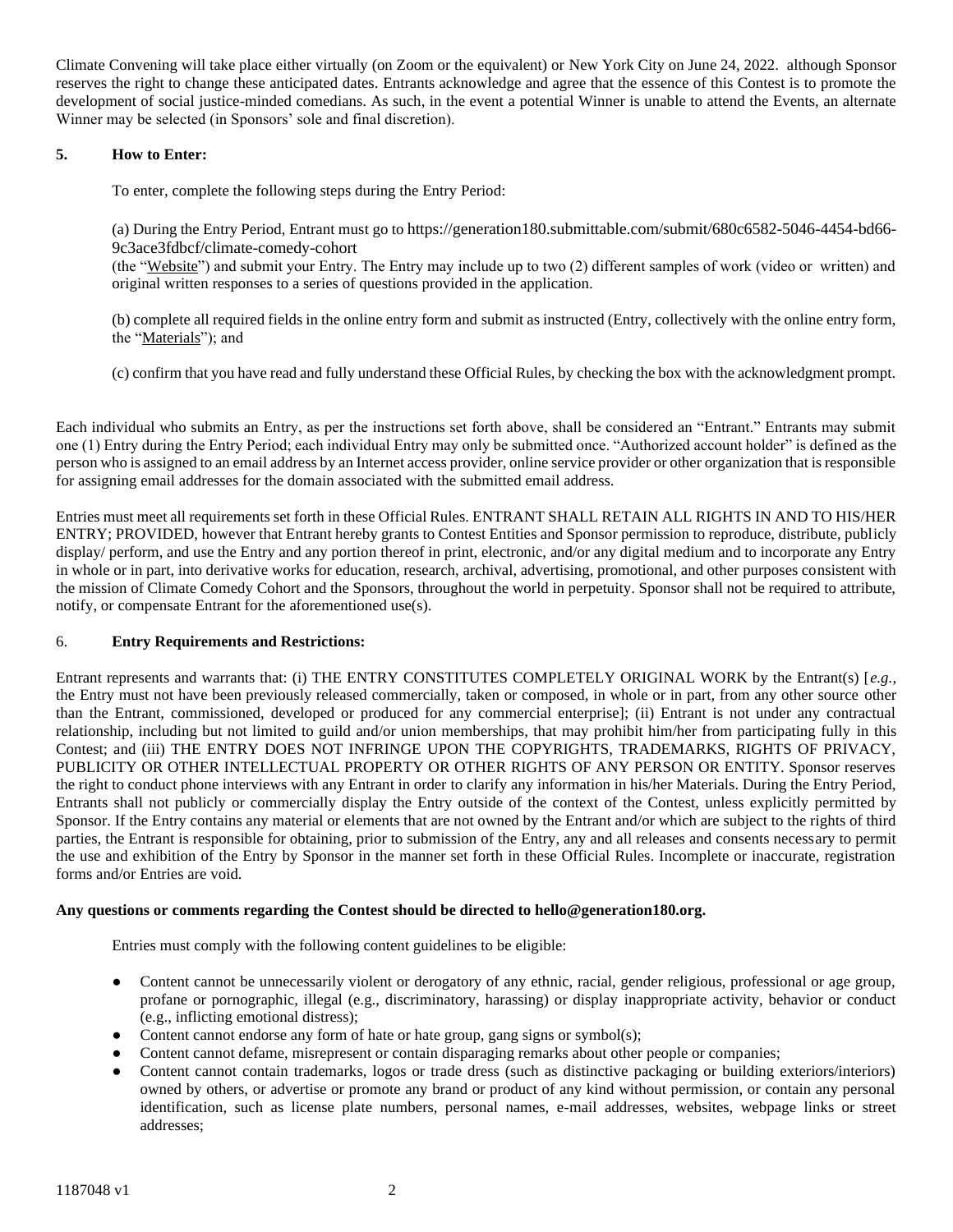- Content cannot contain copyrighted materials owned by others (including photographs, sculptures, paintings and other works of art or images published on or in websites, television, movies or other media), without permission, or trespass or the violation of other people's rights or property;
- Content cannot contain materials embodying the names, likenesses, photographs or other indicia identifying any person, living or dead, without permission or as permissible by law; and
- Content cannot depict and cannot itself be in violation of these Official Rules or of any law.

Any Entry that is otherwise deemed inappropriate by Sponsor, in its sole discretion, due to any other conduct, language or other context will be disqualified.

**7. Cohort Selection Process:** There will be two (2) rounds of judging: Round 1: initial judging by Sponsors to select finalists based on the following criteria as determined at the sole discretion of the Sponsors:

- (i) overall humor of application, resume, and written answers
- (ii) creativity and humor of sample(s) submitted
- (iii) unique perspective on comedy and climate change
- (iv) curiosity, connection, and interest in learning more about climate change

Round 2: final Cohort members are selected. For each round, the Entries will be selected based on the following equally weighted judging criteria (collectively referred to as the "Judging Criteria"):

- (v) originality and creativity of the comedy portion of the Entry;
- (vi) originality, creativity of the environmental impact of the Entry;
- (vii) potential for Entry's practical development;
- (viii) roadmap for how \$20,000 grant advances the project (as explained in item 3 "Contest Overview")
- (ix) Ability to participate in cohort Events including Comedy ThinkTanks, individual meetings, and the Climate Convening (as explained in item 3 "Contest Overview")

Each Judging Criteria will bear equal weight, but, in the event of a tie, the judges will break the tie by selecting the Entrant who received the highest points for originality and creativity of the comedy portion of the Entry.

The final determination of the Climate Comedy Cohort comedians and the application of the Judging Criteria shall be in the sole and absolute discretion of Sponsor. Sponsor reserves the right to select an alternate Winner(s) in the event that an originally selected Winner(s) fails to comply with these Official Rules or is unable to attend the Event. Sponsor reserves the right to choose less than five (5) Winners or not to award any Prize if it determines, in its sole discretion, that an insufficient number of Entries were received during the Entry Period. Decisions of Sponsor and Final Round Judges are final and binding with respect to all matters related to the selection of the Winner(s) and the Contest, and also to choose more than ten (10) Winners.

**8.** Winner Notification: On or about May 9, 2022, Sponsor will contact the Winners by email and/or phone. Sponsor will make up to five (5) attempts, over the three (3) days following the Winner's selection, to contact the potential Winner. If the potential Winner(s) cannot be reached during that period, such potential Winner(s) will be disqualified and an alternate Winner(s) may be selected from among the remaining Entries received, if time permits, in Sponsor's sole discretion. Sponsor expressly reserves the right to delay the announcement of the Winner(s) for creative or technical reasons or for any other reason Sponsor deems necessary.

**9**. **Winner Verification:** THE POTENTIAL WINNER(S) MUST CONFIRM, TO THE EXTENT POSSIBLE, THEY ARE ABLE TO PARTICIPATE IN THE DATES OF THE EVENTS, WHICH MAY BE HELD ONLINE OR IN-PERSON. The potential Winner(s) shall be required to sign and return to Sponsor an Affidavit of Eligibility and Liability/Publicity Release ("Affidavit/Release") within three (3) days of being selected as a Winner, confirming the potential Winner(s) age and residence. At the sole discretion of the Sponsor, disqualification, forfeiture and the selection of alternate Winner(s) may result from any of the following: (a) a potential Winner's failure to respond to Winner notifications within seventy-two (72) hours of its transmission; (b) the return of Winner notifications as undeliverable after five (5) attempts; (c) Winner's failure to provide Sponsor with a signed Affidavit/Release within seventy-two (72) hours of transmission; (d) Winners inability to attend the Event; and/or (e) any other non-compliance with these Official Rules. Entry into this Contest constitutes agreement to sign such releases. The Winner must also complete any additional legal documents provided by Sponsor (or third party on its behalf, if applicable) including, without limitation, a prize release form, with respect to the Prize and return them as instructed within the timeframe specified by Sponsor or Winner may forfeit the Prize.

### **10**. **Prizes:**

- (i) **COHORT MEMBERS:** Five (5) or more Prizes (as defined below) will be awarded in the Contest; one (1) Prize per Winner. Each Prize will consist of:
	- a. Five Thousand Dollar (\$5,000) creative stipend (the "Creative Stipend"), to be paid in two separate installments.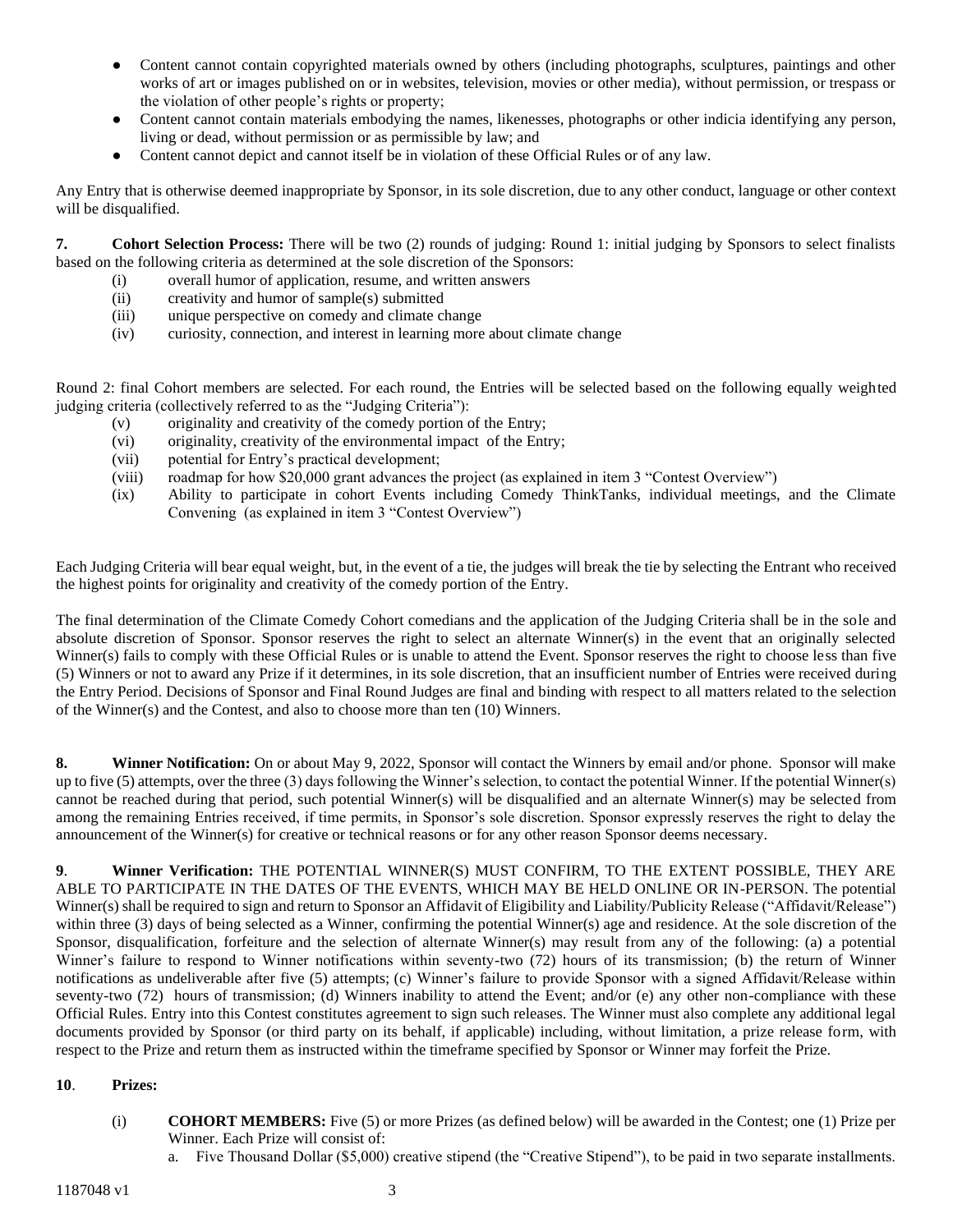- b. Should the Climate Convening take place in person, Winners will receive a Travel Stipend in the amount of \$800 for travel expenses to attend the Event (the "Travel Stipend"). No travel expense will be paid if the convening is held virtually.
- c. The opportunity to pitch creative comedy ideas to grant-makers and investors, NGOs/nonprofits, broadcasters, and other select industry players at the Event (\$0) (collectively, the "Prize").
- (ii) **STAND UP WINNERS:** Two (2) or more "Finalist" Prizes (as defined below) will be awarded in the Contest at the sole discretion of the Sponsors; one (1) Prize per Finalist. Prize will consist of:
	- a. Performing in live stand up comedy show in select states.
		- i. Should the Event take place in person, STAND UP WINNER will be expected to perform 5+ minutes of original stand up comedy which incorporates the climate crisis
		- ii. Should the Event take place in person, the finalists will receive a Travel Stipend in the amount of \$800 per trip to attend.
		- iii. Should the Event take place in person, the finalist will receive an \$300 as a performance fee per trip.

The total possible Approximate Retail Value ("ARV") to each Climate Comedy Cohort comedian is between Five Thousand Dollars (\$5,000) and Thirty Thousand Dollars (\$30,000). The ARV is subject to change based on current market conditions at time of Prize fulfillment. Any difference between the ARV and the actual value, if any, will not be awarded. All details related to the Prize not specified herein shall be determined by Sponsor in its sole discretion. For the sake of clarity and avoidance of doubt, in the event the winning Entry was created by a Team, the Creative Stipend shall be shared amongst the Team and the Travel Stipend will be split equally between the two Team members. No other substitution, transfer or cash equivalent permitted. Arrangements for fulfillment of the Prize will be made by Sponsor.

Time and/or date of the Event are subject to change and/or cancellation. If the Event is canceled or changed to a date such that Winner is no longer able to attend, the remaining elements of the Prize shall be awarded and shall constitute full satisfaction of Sponsor's Prize obligation to Winner and no additional compensation will be awarded. Failure to secure necessary travel documents will result in forfeiture of Prize and time permitting, at Sponsor's sole discretion, an alternate potential Winner may be selected from the remaining eligible Entries. In the event of an act of God or an unforeseen, uncontrollable event, Sponsor reserves the right to reschedule all travel for a later date or cancel all travel. No substitution, transfer or cash equivalent of the Prize or any portion thereof permitted, except by Sponsor, in which case a prize of comparable or greater value may be awarded.

All taxes on a Prize, and other expenses related to accepting and/or using a Prize not listed in these Official Rules, are the responsibility of the Winner. Winner will receive a Form 1099 reflecting the actual retail value of the Prize. Any difference stated between the ARV and the actual retail value of a Prize will not be awarded. The Prize is not transferable, except to a surviving spouse residing in the same household, and may not be redeemed for cash. No substitution is allowed except, at Sponsor's sole discretion, a prize of equal or greater value may be substituted. PRIZES ARE AWARDED "AS IS" AND WITHOUT WARRANTY OF ANY KIND, EXPRESS OR IMPLIED (INCLUDING, WITHOUT LIMITATION, ANY IMPLIED WARRANTY OF MERCHANTABILITY OR FITNESS FOR A PARTICULAR PURPOSE). CONTEST ENTITIES (INCLUDING EACH OF THEIR RESPECTIVE OFFICERS, DIRECTORS, EMPLOYEES, AGENTS, REPRESENTATIVES AND AFFILIATES) EXPRESSLY DISCLAIM ANY AND ALL RESPONSIBILITY AND LIABILITY ARISING FROM USE OR REDEMPTION OF A PRIZE, AS FURTHER SET FORTH IN THESE OFFICIAL RULES, INCLUDING BUT NOT LIMITED TO ANY DAMAGES OR INJURIES SUSTAINED BY A WINNER FOR ANY REASON, INCLUDING FROM ANY PART OF TRAVEL, ANY PART OF A PRIZE OR ANY OTHER CAUSE(S) BEYOND SPONSOR'S REASONABLE CONTROL.

**11. General Terms:** Noncompliance by any entrant with any of these official rules may result in disqualification. Any violation of these official rules by the prize winner or any behavior by the winner that may, in any of sponsors good faith determination, bring any of the Sponsors or any other activity related to the Contest or the Prize into disrepute or otherwise shed a negative light onto any of the Sponsor or Contest Entities any other activities associated with the Contest will result in such Winner's disqualification as the Winner of this Contest and all privileges as the Winner will be immediately terminated, and the Winner may be asked to leave any locations associated with Contest (including, without limitation, the Event).

PAST EXPERIENCE HAS CONFIRMED THAT CONTESTS AND OTHER COMPETITIONS GENERATE SUBSTANTIALLY SIMILAR SUBMISSIONS OR ENTRIES WHICH CLOSELY RESEMBLE CONCEPTS AND IDEAS THAT HAVE BEEN INDEPENDENTLY DEVELOPED BY CONTEST ENTITIES BEFORE OR AFTER THE CONTEST. ACCORDINGLY, ENTRANTS MAY SUBSEQUENTLY SEE A CONTEST ENTITIES PRESENTATION, CONTENT, MATERIALS, ETC. WHICH SEEMINGLY INCORPORATE(S) AN IDEA OR CONCEPT OR INCLUDES MATERIALS SIMILAR TO THAT CONTAINED IN THEIR ENTRY. ANY SIMILARITY IS PURELY COINCIDENTAL AND UNAVOIDABLE IN LIGHT OF THE VOLUME OF IDEAS WHICH SPONSOR ROUTINELY CONSIDERS IN THE COURSE OF ITS PROGRAM DEVELOPMENT. BECAUSE OF THIS POSSIBILITY, ENTRANTS HEREBY AGREE TO SUBMIT THEIR ENTRIES UNDER THE FOLLOWING TERMS AND CONDITIONS: (A) THAT SPONSOR MAY USE ANY IDEAS, CONCEPTS, MATERIAL, IN WHOLE OR IN PART, CONTAINED IN AN ENTRY AS SET FORTH IN THESE OFFICIAL RULES; AND (B) ENTRANTS INDEMNIFY AND HOLD HARMLESS THE CONTEST ENTITIES, FROM ANY CLAIMS, SUITS, LOSSES DAMAGES AND EXPENSES (INCLUDING REASONABLE